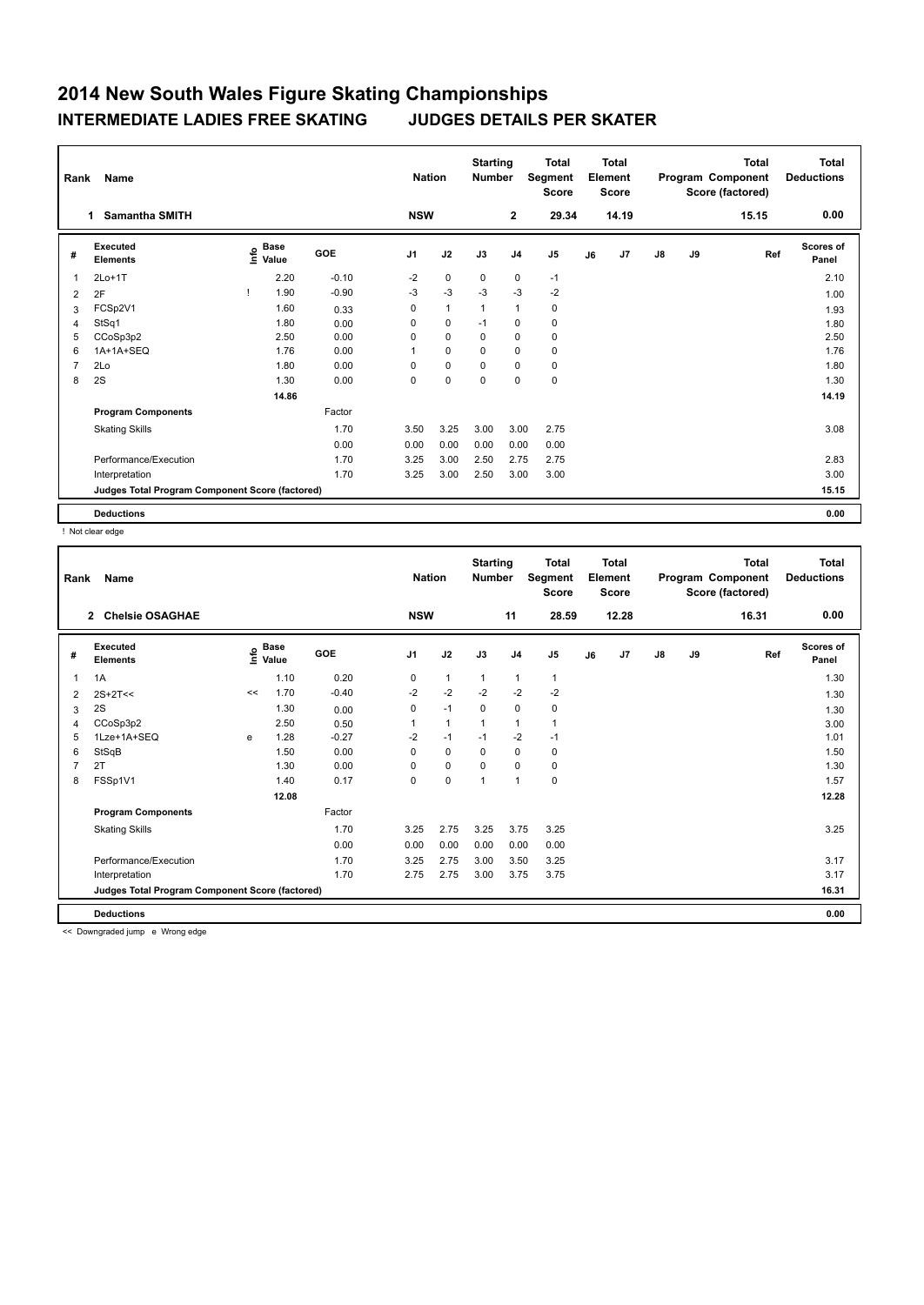| Rank           | Name                                            |              |                                    |         | <b>Nation</b>  |              | <b>Starting</b><br><b>Number</b> |                | <b>Total</b><br>Segment<br><b>Score</b> |    | <b>Total</b><br>Element<br><b>Score</b> |               |    | <b>Total</b><br>Program Component<br>Score (factored) | <b>Total</b><br><b>Deductions</b> |
|----------------|-------------------------------------------------|--------------|------------------------------------|---------|----------------|--------------|----------------------------------|----------------|-----------------------------------------|----|-----------------------------------------|---------------|----|-------------------------------------------------------|-----------------------------------|
|                | <b>Elle MONTGOMERY</b><br>3                     |              |                                    |         | <b>NSW</b>     |              |                                  | 5              | 28.55                                   |    | 10.70                                   |               |    | 17.85                                                 | 0.00                              |
| #              | Executed<br><b>Elements</b>                     |              | <b>Base</b><br>$\frac{6}{5}$ Value | GOE     | J <sub>1</sub> | J2           | J3                               | J <sub>4</sub> | J <sub>5</sub>                          | J6 | J7                                      | $\mathsf{J}8$ | J9 | Ref                                                   | <b>Scores of</b><br>Panel         |
| $\mathbf{1}$   | 1A                                              |              | 1.10                               | 0.00    | 0              | $\mathbf 0$  | $\mathbf 0$                      | $\mathbf 0$    | $\mathbf{1}$                            |    |                                         |               |    |                                                       | 1.10                              |
| $\overline{2}$ | 2S<+1A+SEQ                                      | $\hat{}$     | 1.60                               | $-0.33$ | $-2$           | $-1$         | $-1$                             | $-2$           | $-2$                                    |    |                                         |               |    |                                                       | 1.27                              |
| 3              | 2Lo<                                            | $\hat{}$     | 1.30                               | $-0.40$ | $-2$           | $-1$         | $-1$                             | $-1$           | $-2$                                    |    |                                         |               |    |                                                       | 0.90                              |
| 4              | $2S < +1T$                                      | <<           | 0.80                               | $-0.20$ | $-3$           | $-2$         | $-2$                             | $-2$           | $-2$                                    |    |                                         |               |    |                                                       | 0.60                              |
| 5              | FCCoSp3p1                                       |              | 2.00                               | $-0.10$ | 0              | $-1$         | $\mathbf 0$                      | 0              | $-1$                                    |    |                                         |               |    |                                                       | 1.90                              |
| 6              | 2Lo<                                            | $\checkmark$ | 1.30                               | $-0.60$ | $-3$           | $-2$         | $-2$                             | $-2$           | $-2$                                    |    |                                         |               |    |                                                       | 0.70                              |
| 7              | CCoSp3p2                                        |              | 2.50                               | $-0.10$ | $-1$           | $\mathbf 0$  | $\mathbf 0$                      | $-1$           | 0                                       |    |                                         |               |    |                                                       | 2.40                              |
| 8              | StSqB                                           |              | 1.50                               | 0.33    | 0              | $\mathbf{1}$ | $\mathbf 1$                      | $\Omega$       | 1                                       |    |                                         |               |    |                                                       | 1.83                              |
|                |                                                 |              | 12.10                              |         |                |              |                                  |                |                                         |    |                                         |               |    |                                                       | 10.70                             |
|                | <b>Program Components</b>                       |              |                                    | Factor  |                |              |                                  |                |                                         |    |                                         |               |    |                                                       |                                   |
|                | <b>Skating Skills</b>                           |              |                                    | 1.70    | 3.50           | 3.25         | 3.75                             | 3.50           | 4.00                                    |    |                                         |               |    |                                                       | 3.58                              |
|                |                                                 |              |                                    | 0.00    | 0.00           | 0.00         | 0.00                             | 0.00           | 0.00                                    |    |                                         |               |    |                                                       |                                   |
|                | Performance/Execution                           |              |                                    | 1.70    | 3.25           | 3.25         | 3.75                             | 3.50           | 3.75                                    |    |                                         |               |    |                                                       | 3.50                              |
|                | Interpretation                                  |              |                                    | 1.70    | 3.00           | 3.00         | 3.50                             | 3.75           | 3.75                                    |    |                                         |               |    |                                                       | 3.42                              |
|                | Judges Total Program Component Score (factored) |              |                                    |         |                |              |                                  |                |                                         |    |                                         |               |    |                                                       | 17.85                             |
|                | <b>Deductions</b>                               |              |                                    |         |                |              |                                  |                |                                         |    |                                         |               |    |                                                       | 0.00                              |

< Under-rotated jump << Downgraded jump

| Rank | Name                                            |    |                                  |         | <b>Nation</b>  |              | <b>Starting</b><br><b>Number</b> |                | <b>Total</b><br>Segment<br><b>Score</b> |    | Total<br>Element<br><b>Score</b> |    |    | <b>Total</b><br>Program Component<br>Score (factored) | <b>Total</b><br><b>Deductions</b> |
|------|-------------------------------------------------|----|----------------------------------|---------|----------------|--------------|----------------------------------|----------------|-----------------------------------------|----|----------------------------------|----|----|-------------------------------------------------------|-----------------------------------|
|      | 4 Sarah BATEY                                   |    |                                  |         | <b>NSW</b>     |              |                                  | 12             | 28.39                                   |    | 11.66                            |    |    | 16.73                                                 | 0.00                              |
| #    | <b>Executed</b><br><b>Elements</b>              |    | <b>Base</b><br>e Base<br>⊆ Value | GOE     | J <sub>1</sub> | J2           | J3                               | J <sub>4</sub> | J <sub>5</sub>                          | J6 | J7                               | J8 | J9 | Ref                                                   | <b>Scores of</b><br>Panel         |
| 1    | 2S                                              |    | 1.30                             | $-0.07$ | 0              | 0            | $-1$                             | $\mathbf 0$    | $-1$                                    |    |                                  |    |    |                                                       | 1.23                              |
| 2    | 2Lo<<+1T                                        | << | 0.90                             | $-0.20$ | $-2$           | $-2$         | $-2$                             | $-2$           | $-2$                                    |    |                                  |    |    |                                                       | 0.70                              |
| 3    | CCoSp3p2                                        |    | 2.50                             | 0.50    | $\overline{2}$ | $\mathbf{1}$ | 1                                | $\mathbf{1}$   | 1                                       |    |                                  |    |    |                                                       | 3.00                              |
| 4    | 1A                                              |    | 1.10                             | 0.00    | 0              | 0            | $\mathbf 0$                      | $\mathbf 0$    | 0                                       |    |                                  |    |    |                                                       | 1.10                              |
| 5    | 1Lz+1A+SEQ                                      |    | 1.36                             | 0.00    | 0              | 0            | $\Omega$                         | $\mathbf 0$    | 0                                       |    |                                  |    |    |                                                       | 1.36                              |
| 6    | StSq1                                           |    | 1.80                             | 0.17    |                | 1            | 0                                | 0              | 0                                       |    |                                  |    |    |                                                       | 1.97                              |
| 7    | 2S                                              |    | 1.30                             | $-0.40$ | $-2$           | $-1$         | $-2$                             | $-2$           | $-2$                                    |    |                                  |    |    |                                                       | 0.90                              |
| 8    | FCCoSp2p1                                       |    | 1.40                             | 0.00    | $\Omega$       | $\Omega$     | $\Omega$                         | 0              | $-1$                                    |    |                                  |    |    |                                                       | 1.40                              |
|      |                                                 |    | 11.66                            |         |                |              |                                  |                |                                         |    |                                  |    |    |                                                       | 11.66                             |
|      | <b>Program Components</b>                       |    |                                  | Factor  |                |              |                                  |                |                                         |    |                                  |    |    |                                                       |                                   |
|      | <b>Skating Skills</b>                           |    |                                  | 1.70    | 3.50           | 3.00         | 3.00                             | 3.50           | 3.00                                    |    |                                  |    |    |                                                       | 3.17                              |
|      |                                                 |    |                                  | 0.00    | 0.00           | 0.00         | 0.00                             | 0.00           | 0.00                                    |    |                                  |    |    |                                                       |                                   |
|      | Performance/Execution                           |    |                                  | 1.70    | 3.25           | 3.25         | 3.00                             | 3.75           | 3.25                                    |    |                                  |    |    |                                                       | 3.25                              |
|      | Interpretation                                  |    |                                  | 1.70    | 3.25           | 3.50         | 3.00                             | 3.75           | 3.50                                    |    |                                  |    |    |                                                       | 3.42                              |
|      | Judges Total Program Component Score (factored) |    |                                  |         |                |              |                                  |                |                                         |    |                                  |    |    |                                                       | 16.73                             |
|      | <b>Deductions</b>                               |    |                                  |         |                |              |                                  |                |                                         |    |                                  |    |    |                                                       | 0.00                              |

<< Downgraded jump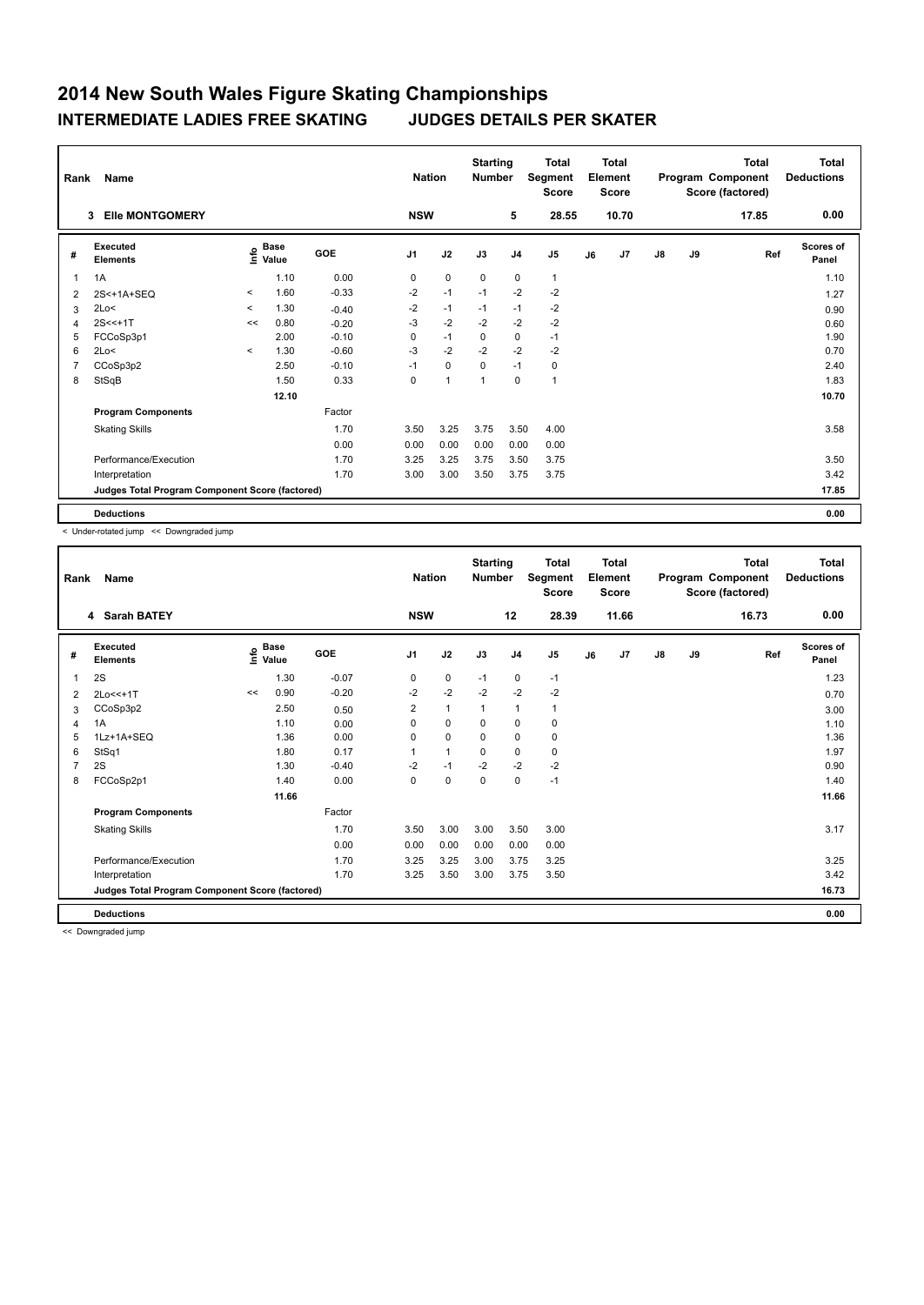| Rank           | Name                                            |         |                                  |         | <b>Nation</b>  |              | <b>Starting</b><br><b>Number</b> |                | <b>Total</b><br>Segment<br><b>Score</b> |    | <b>Total</b><br>Element<br><b>Score</b> |               |    | Total<br>Program Component<br>Score (factored) | <b>Total</b><br><b>Deductions</b> |
|----------------|-------------------------------------------------|---------|----------------------------------|---------|----------------|--------------|----------------------------------|----------------|-----------------------------------------|----|-----------------------------------------|---------------|----|------------------------------------------------|-----------------------------------|
|                | <b>Rhiarna LAGOUTARIS</b><br>5                  |         |                                  |         | <b>NSW</b>     |              |                                  | 6              | 26.73                                   |    | 10.00                                   |               |    | 16.73                                          | 0.00                              |
| #              | Executed<br><b>Elements</b>                     |         | <b>Base</b><br>e Base<br>⊆ Value | GOE     | J <sub>1</sub> | J2           | J3                               | J <sub>4</sub> | J <sub>5</sub>                          | J6 | J7                                      | $\mathsf{J}8$ | J9 | Ref                                            | <b>Scores of</b><br>Panel         |
| 1              | 2Lo<                                            | $\prec$ | 1.30                             | $-0.60$ | $-2$           | $-2$         | $-2$                             | $-1$           | $-2$                                    |    |                                         |               |    |                                                | 0.70                              |
| 2              | $2S+1T$                                         |         | 1.70                             | 0.00    | 0              | $\pmb{0}$    | $-1$                             | 0              | 0                                       |    |                                         |               |    |                                                | 1.70                              |
| 3              | FCCoSp3p2                                       |         | 2.50                             | 0.17    | 0              | $\mathbf 0$  | $\mathbf{1}$                     | 0              | 1                                       |    |                                         |               |    |                                                | 2.67                              |
| 4              | StSqB                                           |         | 1.50                             | 0.00    | 0              | $\mathbf 0$  | 0                                | $\pmb{0}$      | 0                                       |    |                                         |               |    |                                                | 1.50                              |
| 5              | 1A                                              |         | 1.10                             | 0.13    | 0              | $\mathbf{1}$ | $\overline{1}$                   | $\mathbf{1}$   | 0                                       |    |                                         |               |    |                                                | 1.23                              |
| 6              | 2S                                              |         | 1.30                             | 0.00    | 0              | $\mathbf 0$  | $\mathbf 0$                      | $\mathbf 0$    | $\mathbf 0$                             |    |                                         |               |    |                                                | 1.30                              |
| $\overline{7}$ | 1A<<                                            | <<      | 0.00                             | 0.00    |                |              |                                  |                |                                         |    |                                         |               |    |                                                | 0.00                              |
| 8              | CCoSp2pB                                        |         | 1.20                             | $-0.30$ | $-2$           | 0            | $-1$                             | $-1$           | $-1$                                    |    |                                         |               |    |                                                | 0.90                              |
|                |                                                 |         | 10.60                            |         |                |              |                                  |                |                                         |    |                                         |               |    |                                                | 10.00                             |
|                | <b>Program Components</b>                       |         |                                  | Factor  |                |              |                                  |                |                                         |    |                                         |               |    |                                                |                                   |
|                | <b>Skating Skills</b>                           |         |                                  | 1.70    | 3.00           | 2.75         | 3.25                             | 3.25           | 3.50                                    |    |                                         |               |    |                                                | 3.17                              |
|                |                                                 |         |                                  | 0.00    | 0.00           | 0.00         | 0.00                             | 0.00           | 0.00                                    |    |                                         |               |    |                                                |                                   |
|                | Performance/Execution                           |         |                                  | 1.70    | 2.75           | 3.00         | 3.50                             | 3.25           | 3.50                                    |    |                                         |               |    |                                                | 3.25                              |
|                | Interpretation                                  |         |                                  | 1.70    | 2.50           | 2.75         | 3.75                             | 3.75           | 3.75                                    |    |                                         |               |    |                                                | 3.42                              |
|                | Judges Total Program Component Score (factored) |         |                                  |         |                |              |                                  |                |                                         |    |                                         |               |    |                                                | 16.73                             |
|                | <b>Deductions</b>                               |         |                                  |         |                |              |                                  |                |                                         |    |                                         |               |    |                                                | 0.00                              |

< Under-rotated jump << Downgraded jump

| Rank | Name                                            |                                           |         | <b>Nation</b>  |             | <b>Starting</b><br><b>Number</b> |                | Total<br>Segment<br><b>Score</b> |    | <b>Total</b><br>Element<br><b>Score</b> |               |    | <b>Total</b><br>Program Component<br>Score (factored) | <b>Total</b><br><b>Deductions</b> |
|------|-------------------------------------------------|-------------------------------------------|---------|----------------|-------------|----------------------------------|----------------|----------------------------------|----|-----------------------------------------|---------------|----|-------------------------------------------------------|-----------------------------------|
|      | <b>Courtney TYERMAN</b><br>6                    |                                           |         | <b>NSW</b>     |             |                                  | $\overline{7}$ | 25.00                            |    | 9.27                                    |               |    | 15.73                                                 | 0.00                              |
| #    | Executed<br><b>Elements</b>                     | $\frac{e}{E}$ Base<br>$\frac{E}{E}$ Value | GOE     | J <sub>1</sub> | J2          | J3                               | J <sub>4</sub> | J5                               | J6 | J7                                      | $\mathsf{J}8$ | J9 | Ref                                                   | <b>Scores of</b><br>Panel         |
| 1    | 1A                                              | 1.10                                      | 0.00    | 0              | $\mathbf 0$ | 0                                | 0              | 0                                |    |                                         |               |    |                                                       | 1.10                              |
| 2    | 2S                                              | 1.30                                      | 0.00    |                | $\mathbf 0$ | 0                                | $\mathbf 0$    | 0                                |    |                                         |               |    |                                                       | 1.30                              |
| 3    | FCCoSp2pB                                       | 1.20                                      | $-0.60$ | 0              | $-2$        | $-2$                             | $-2$           | $-2$                             |    |                                         |               |    |                                                       | 0.60                              |
| 4    | 1F                                              | 0.50                                      | 0.00    | 0              | $\mathbf 0$ | $\Omega$                         | 0              | 0                                |    |                                         |               |    |                                                       | 0.50                              |
| 5    | $2S+1T$                                         | 1.70                                      | 0.00    | 0              | $\mathbf 0$ | $-1$                             | 0              | 0                                |    |                                         |               |    |                                                       | 1.70                              |
| 6    | StSqB                                           | 1.50                                      | 0.00    | $\Omega$       | $\mathbf 0$ | $\Omega$                         | $\mathbf 0$    | 0                                |    |                                         |               |    |                                                       | 1.50                              |
| 7    | CoSp3p1                                         | 1.70                                      | 0.17    |                | 0           | $\mathbf 0$                      | $\mathbf{1}$   | 0                                |    |                                         |               |    |                                                       | 1.87                              |
| 8    | 1A                                              | 1.10                                      | $-0.40$ | $-2$           | $-2$        | $-2$                             | $-1$           | $-2$                             |    |                                         |               |    |                                                       | 0.70                              |
|      |                                                 | 10.10                                     |         |                |             |                                  |                |                                  |    |                                         |               |    |                                                       | 9.27                              |
|      | <b>Program Components</b>                       |                                           | Factor  |                |             |                                  |                |                                  |    |                                         |               |    |                                                       |                                   |
|      | <b>Skating Skills</b>                           |                                           | 1.70    | 3.75           | 3.00        | 2.75                             | 3.50           | 3.25                             |    |                                         |               |    |                                                       | 3.25                              |
|      |                                                 |                                           | 0.00    | 0.00           | 0.00        | 0.00                             | 0.00           | 0.00                             |    |                                         |               |    |                                                       |                                   |
|      | Performance/Execution                           |                                           | 1.70    | 3.50           | 2.75        | 2.50                             | 3.00           | 3.00                             |    |                                         |               |    |                                                       | 2.92                              |
|      | Interpretation                                  |                                           | 1.70    | 3.25           | 2.75        | 2.25                             | 3.25           | 3.25                             |    |                                         |               |    |                                                       | 3.08                              |
|      | Judges Total Program Component Score (factored) |                                           |         |                |             |                                  |                |                                  |    |                                         |               |    |                                                       | 15.73                             |
|      | <b>Deductions</b>                               |                                           |         |                |             |                                  |                |                                  |    |                                         |               |    |                                                       | 0.00                              |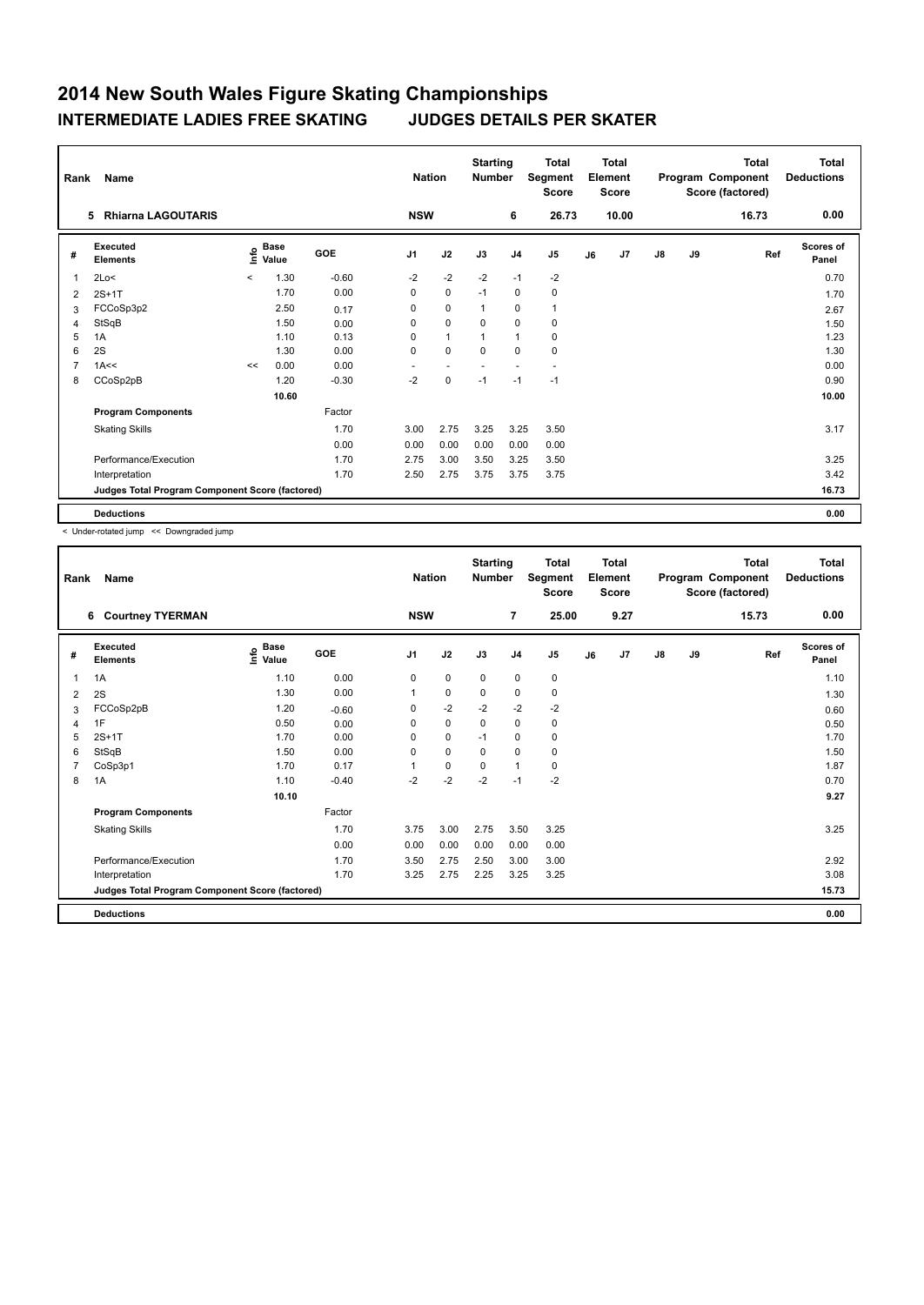| Rank         | Name                                            |    |                                    |         | <b>Nation</b>  |             | <b>Starting</b><br><b>Number</b> |                | <b>Total</b><br>Segment<br><b>Score</b> |    | <b>Total</b><br>Element<br><b>Score</b> |               |    | <b>Total</b><br>Program Component<br>Score (factored) | <b>Total</b><br><b>Deductions</b> |
|--------------|-------------------------------------------------|----|------------------------------------|---------|----------------|-------------|----------------------------------|----------------|-----------------------------------------|----|-----------------------------------------|---------------|----|-------------------------------------------------------|-----------------------------------|
|              | Kasia BOLESTA<br>$\overline{7}$                 |    |                                    |         | <b>NSW</b>     |             |                                  | 13             | 24.03                                   |    | 8.73                                    |               |    | 15.30                                                 | 0.00                              |
| #            | Executed<br><b>Elements</b>                     |    | <b>Base</b><br>$\frac{6}{5}$ Value | GOE     | J <sub>1</sub> | J2          | J3                               | J <sub>4</sub> | J <sub>5</sub>                          | J6 | J7                                      | $\mathsf{J}8$ | J9 | Ref                                                   | <b>Scores of</b><br>Panel         |
| $\mathbf{1}$ | 2Lo<<                                           | << | 0.50                               | $-0.30$ | $-2$           | $-3$        | $-3$                             | $-3$           | $-3$                                    |    |                                         |               |    |                                                       | 0.20                              |
| 2            | $1A+1Lo$                                        |    | 1.60                               | $-0.40$ | $-3$           | $-2$        | $-2$                             | $-1$           | $-2$                                    |    |                                         |               |    |                                                       | 1.20                              |
| 3            | 2Lo                                             |    | 1.80                               | 0.00    | 0              | $\mathbf 0$ | 0                                | $\mathbf 0$    | 0                                       |    |                                         |               |    |                                                       | 1.80                              |
| 4            | FCCoSp3p2                                       |    | 2.50                               | $-0.10$ | $-1$           | $-1$        | 0                                | $\pmb{0}$      | 0                                       |    |                                         |               |    |                                                       | 2.40                              |
| 5            | 2S<<                                            | << | 0.40                               | $-0.27$ | $-2$           | $-3$        | $-3$                             | $-2$           | $-3$                                    |    |                                         |               |    |                                                       | 0.13                              |
| 6            | CCoSp2p1V1                                      |    | 1.20                               | $-0.50$ | $-2$           | $-2$        | $-2$                             | $-1$           | $-1$                                    |    |                                         |               |    |                                                       | 0.70                              |
| 7            | StSqB                                           |    | 1.50                               | $-0.30$ | 0              | $-1$        | $-1$                             | $-1$           | $-1$                                    |    |                                         |               |    |                                                       | 1.20                              |
| 8            | 1A                                              |    | 1.10                               | 0.00    | 0              | $\mathbf 0$ | $\Omega$                         | $\mathbf 0$    | $\mathbf 0$                             |    |                                         |               |    |                                                       | 1.10                              |
|              |                                                 |    | 10.60                              |         |                |             |                                  |                |                                         |    |                                         |               |    |                                                       | 8.73                              |
|              | <b>Program Components</b>                       |    |                                    | Factor  |                |             |                                  |                |                                         |    |                                         |               |    |                                                       |                                   |
|              | <b>Skating Skills</b>                           |    |                                    | 1.70    | 3.25           | 2.75        | 3.00                             | 3.25           | 3.00                                    |    |                                         |               |    |                                                       | 3.08                              |
|              |                                                 |    |                                    | 0.00    | 0.00           | 0.00        | 0.00                             | 0.00           | 0.00                                    |    |                                         |               |    |                                                       |                                   |
|              | Performance/Execution                           |    |                                    | 1.70    | 3.00           | 2.75        | 3.00                             | 3.00           | 3.00                                    |    |                                         |               |    |                                                       | 3.00                              |
|              | Interpretation                                  |    |                                    | 1.70    | 3.25           | 2.50        | 2.75                             | 3.00           | 3.00                                    |    |                                         |               |    |                                                       | 2.92                              |
|              | Judges Total Program Component Score (factored) |    |                                    |         |                |             |                                  |                |                                         |    |                                         |               |    |                                                       | 15.30                             |
|              | <b>Deductions</b>                               |    |                                    |         |                |             |                                  |                |                                         |    |                                         |               |    |                                                       | 0.00                              |

<< Downgraded jump

| Rank | Name                                            |                          |       |                   | <b>Nation</b> |             | <b>Starting</b><br><b>Number</b> |                | <b>Total</b><br>Segment<br><b>Score</b> |    | <b>Total</b><br>Element<br><b>Score</b> |               |    | <b>Total</b><br>Program Component<br>Score (factored) | <b>Total</b><br><b>Deductions</b> |
|------|-------------------------------------------------|--------------------------|-------|-------------------|---------------|-------------|----------------------------------|----------------|-----------------------------------------|----|-----------------------------------------|---------------|----|-------------------------------------------------------|-----------------------------------|
|      | <b>Chloe POLLEY</b><br>8                        |                          |       |                   | <b>NSW</b>    |             |                                  | 4              | 22.96                                   |    | 8.51                                    |               |    | 15.45                                                 | 1.00                              |
| #    | Executed<br><b>Elements</b>                     | $\frac{6}{5}$ Base       |       | <b>GOE</b>        | J1            | J2          | J3                               | J <sub>4</sub> | J5                                      | J6 | J7                                      | $\mathsf{J}8$ | J9 | Ref                                                   | <b>Scores of</b><br>Panel         |
| 1    | 2S<                                             | $\overline{\phantom{0}}$ | 0.90  | $-0.27$           | $-2$          | $-2$        | $-1$                             | $-1$           | $-1$                                    |    |                                         |               |    |                                                       | 0.63                              |
| 2    | $1A+2T<<$                                       | <<                       | 1.50  | $-0.40$           | $-2$          | $-2$        | $-2$                             | $-2$           | $-2$                                    |    |                                         |               |    |                                                       | 1.10                              |
| 3    | CCoSp3p2                                        |                          | 2.50  | 0.00              | 0             | 0           | 0                                | 1              | 0                                       |    |                                         |               |    |                                                       | 2.50                              |
| 4    | 2S<<                                            | <<                       | 0.40  | $-0.20$           | 0             | $-2$        | $-2$                             | $-2$           | $-2$                                    |    |                                         |               |    |                                                       | 0.20                              |
| 5    | 2T<<                                            | <<                       | 0.40  | $-0.20$           | $-2$          | $-2$        | $-2$                             | $-2$           | $-2$                                    |    |                                         |               |    |                                                       | 0.20                              |
| 6    | StSqB                                           |                          | 1.50  | 0.00              | $\Omega$      | $\mathbf 0$ | $\Omega$                         | 0              | 0                                       |    |                                         |               |    |                                                       | 1.50                              |
| 7    | 1F+1A+SEQ                                       |                          | 1.28  | $-0.60$           | $-3$          | $-3$        | $-3$                             | $-3$           | $-3$                                    |    |                                         |               |    |                                                       | 0.68                              |
| 8    | FCCoSp3p1                                       |                          | 2.00  | $-0.30$           | $-1$          | $-1$        | $\mathbf 0$                      | $-1$           | $-2$                                    |    |                                         |               |    |                                                       | 1.70                              |
|      |                                                 |                          | 10.48 |                   |               |             |                                  |                |                                         |    |                                         |               |    |                                                       | 8.51                              |
|      | <b>Program Components</b>                       |                          |       | Factor            |               |             |                                  |                |                                         |    |                                         |               |    |                                                       |                                   |
|      | <b>Skating Skills</b>                           |                          |       | 1.70              | 3.00          | 3.00        | 3.50                             | 3.50           | 3.00                                    |    |                                         |               |    |                                                       | 3.17                              |
|      |                                                 |                          |       | 0.00              | 0.00          | 0.00        | 0.00                             | 0.00           | 0.00                                    |    |                                         |               |    |                                                       |                                   |
|      | Performance/Execution                           |                          |       | 1.70              | 2.75          | 2.75        | 3.25                             | 3.75           | 3.00                                    |    |                                         |               |    |                                                       | 3.00                              |
|      | Interpretation                                  |                          |       | 1.70              | 2.75          | 2.75        | 3.00                             | 3.50           | 3.00                                    |    |                                         |               |    |                                                       | 2.92                              |
|      | Judges Total Program Component Score (factored) |                          |       |                   |               |             |                                  |                |                                         |    |                                         |               |    |                                                       | 15.45                             |
|      | <b>Deductions</b>                               |                          |       | Falls:<br>$-1.00$ |               |             |                                  |                |                                         |    |                                         |               |    |                                                       | $-1.00$                           |

< Under-rotated jump << Downgraded jump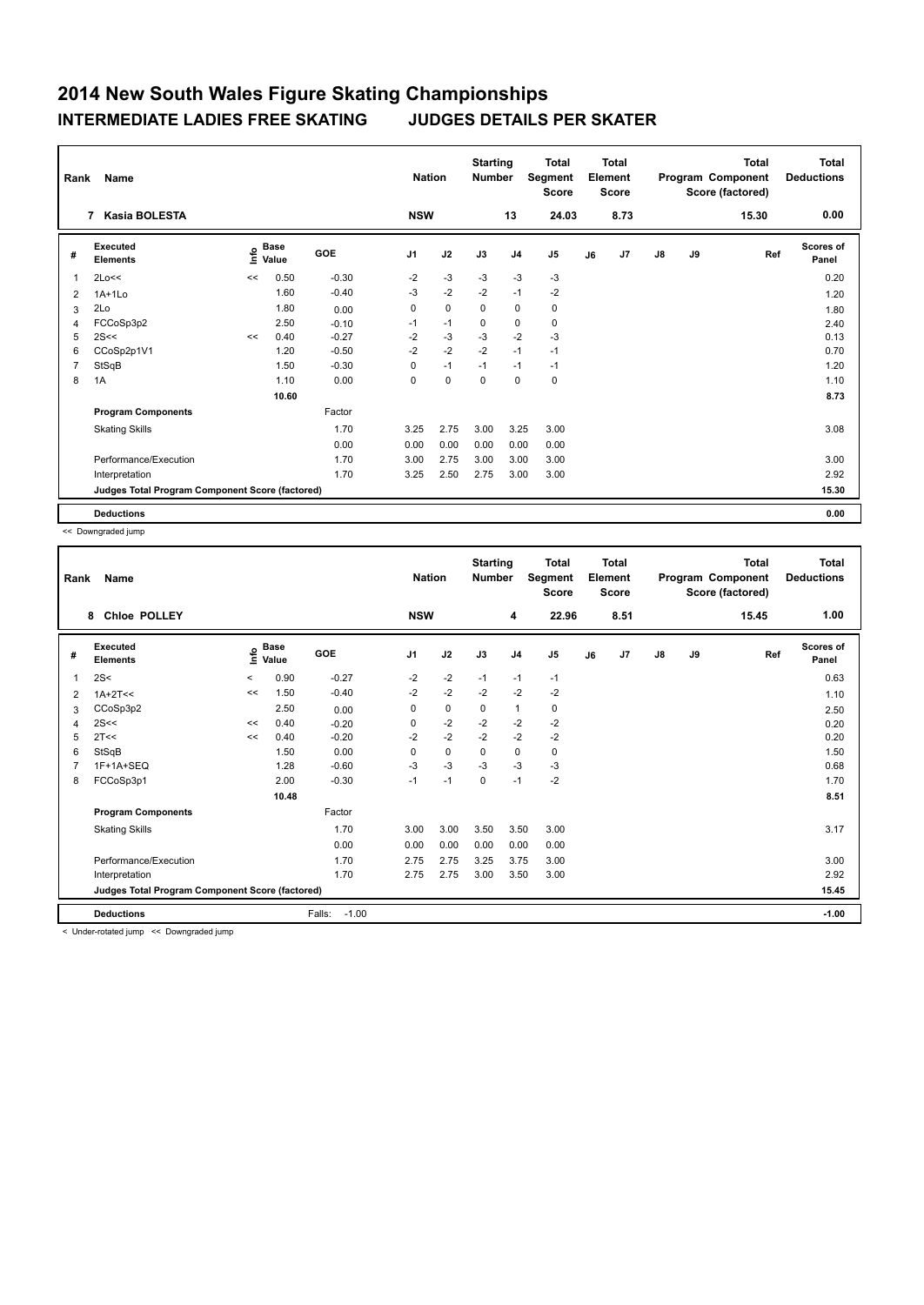| Rank           | Name                                            |    |                                  |         | <b>Nation</b>  |              | <b>Starting</b><br><b>Number</b> |                | <b>Total</b><br>Segment<br><b>Score</b> |    | <b>Total</b><br>Element<br><b>Score</b> |               |    | <b>Total</b><br>Program Component<br>Score (factored) | <b>Total</b><br><b>Deductions</b> |
|----------------|-------------------------------------------------|----|----------------------------------|---------|----------------|--------------|----------------------------------|----------------|-----------------------------------------|----|-----------------------------------------|---------------|----|-------------------------------------------------------|-----------------------------------|
|                | <b>Brooke PETFIELD</b><br>9                     |    |                                  |         | <b>NSW</b>     |              |                                  | 10             | 22.70                                   |    | 8.53                                    |               |    | 14.17                                                 | 0.00                              |
| #              | Executed<br><b>Elements</b>                     |    | <b>Base</b><br>e Base<br>⊆ Value | GOE     | J <sub>1</sub> | J2           | J3                               | J <sub>4</sub> | J <sub>5</sub>                          | J6 | J7                                      | $\mathsf{J}8$ | J9 | Ref                                                   | <b>Scores of</b><br>Panel         |
| $\mathbf{1}$   | 2S<<+1A+SEQ                                     | << | 1.20                             | $-0.40$ | $-2$           | $-2$         | $-2$                             | $-2$           | $-2$                                    |    |                                         |               |    |                                                       | 0.80                              |
| 2              | 2S<<                                            | << | 0.40                             | $-0.20$ | $-2$           | $-2$         | $-2$                             | $-2$           | $-2$                                    |    |                                         |               |    |                                                       | 0.20                              |
| 3              | CCoSp3p2                                        |    | 2.50                             | 0.33    | 0              | $\mathbf{1}$ | 0                                | $\mathbf{1}$   | $\mathbf{1}$                            |    |                                         |               |    |                                                       | 2.83                              |
| 4              | StSqB                                           |    | 1.50                             | $-0.20$ | $-1$           | 0            | $-1$                             | 0              | $-1$                                    |    |                                         |               |    |                                                       | 1.30                              |
| 5              | $1A+1L0$                                        |    | 1.60                             | 0.00    | 0              | $\pmb{0}$    | $\Omega$                         | 0              | 0                                       |    |                                         |               |    |                                                       | 1.60                              |
| 6              | 1Lze                                            | e  | 0.50                             | $-0.20$ | $-2$           | $-2$         | $-2$                             | $-2$           | $-1$                                    |    |                                         |               |    |                                                       | 0.30                              |
| $\overline{7}$ | 1F                                              |    | 0.50                             | 0.00    | 0              | $\mathbf 0$  | $\Omega$                         | $\mathbf 0$    | $\mathbf 0$                             |    |                                         |               |    |                                                       | 0.50                              |
| 8              | FCCoSp2pB                                       |    | 1.20                             | $-0.20$ | 0              | $-1$         | $-1$                             | 0              | $-1$                                    |    |                                         |               |    |                                                       | 1.00                              |
|                |                                                 |    | 9.40                             |         |                |              |                                  |                |                                         |    |                                         |               |    |                                                       | 8.53                              |
|                | <b>Program Components</b>                       |    |                                  | Factor  |                |              |                                  |                |                                         |    |                                         |               |    |                                                       |                                   |
|                | <b>Skating Skills</b>                           |    |                                  | 1.70    | 3.25           | 2.75         | 3.00                             | 3.25           | 2.25                                    |    |                                         |               |    |                                                       | 3.00                              |
|                |                                                 |    |                                  | 0.00    | 0.00           | 0.00         | 0.00                             | 0.00           | 0.00                                    |    |                                         |               |    |                                                       |                                   |
|                | Performance/Execution                           |    |                                  | 1.70    | 3.00           | 2.75         | 2.50                             | 3.25           | 2.50                                    |    |                                         |               |    |                                                       | 2.75                              |
|                | Interpretation                                  |    |                                  | 1.70    | 2.75           | 2.50         | 2.50                             | 3.00           | 2.50                                    |    |                                         |               |    |                                                       | 2.58                              |
|                | Judges Total Program Component Score (factored) |    |                                  |         |                |              |                                  |                |                                         |    |                                         |               |    |                                                       | 14.17                             |
|                | <b>Deductions</b>                               |    |                                  |         |                |              |                                  |                |                                         |    |                                         |               |    |                                                       | 0.00                              |

<< Downgraded jump e Wrong edge

| Rank | Name                                            |    |                                           |                   | <b>Nation</b>            |             | <b>Starting</b><br><b>Number</b> |                          | <b>Total</b><br>Segment<br><b>Score</b> |    | <b>Total</b><br>Element<br><b>Score</b> |               |    | <b>Total</b><br>Program Component<br>Score (factored) | <b>Total</b><br><b>Deductions</b> |
|------|-------------------------------------------------|----|-------------------------------------------|-------------------|--------------------------|-------------|----------------------------------|--------------------------|-----------------------------------------|----|-----------------------------------------|---------------|----|-------------------------------------------------------|-----------------------------------|
| 10   | <b>Rachael DENISON</b>                          |    |                                           |                   | <b>NSW</b>               |             |                                  | 1                        | 17.00                                   |    | 5.40                                    |               |    | 12.60                                                 | 1.00                              |
| #    | Executed<br><b>Elements</b>                     |    | $\frac{e}{E}$ Base<br>$\frac{E}{E}$ Value | GOE               | J <sub>1</sub>           | J2          | J3                               | J <sub>4</sub>           | J5                                      | J6 | J <sub>7</sub>                          | $\mathsf{J}8$ | J9 | Ref                                                   | <b>Scores of</b><br>Panel         |
| 1    | 1A                                              |    | 1.10                                      | 0.00              | $\mathbf 0$              | $\mathbf 0$ | $\mathbf 0$                      | 0                        | 0                                       |    |                                         |               |    |                                                       | 1.10                              |
| 2    | 2S<<                                            | << | 0.40                                      | $-0.20$           | $-2$                     | $-2$        | $-2$                             | $-2$                     | $-2$                                    |    |                                         |               |    |                                                       | 0.20                              |
| 3    | $1$ Lo+ $2$ Lo<<                                | << | 1.00                                      | $-0.20$           | $-2$                     | $-2$        | $-2$                             | $-2$                     | $-2$                                    |    |                                         |               |    |                                                       | 0.80                              |
| 4    | CoSp                                            |    | 0.00                                      | 0.00              | $\overline{\phantom{a}}$ |             | $\overline{\phantom{a}}$         | $\overline{\phantom{a}}$ | $\overline{\phantom{a}}$                |    |                                         |               |    |                                                       | 0.00                              |
| 5    | StSqB                                           |    | 1.50                                      | $-0.10$           | 0                        | 0           | $-2$                             | 0                        | $-1$                                    |    |                                         |               |    |                                                       | 1.40                              |
| 6    | 1F                                              |    | 0.50                                      | 0.00              | 0                        | 0           | 0                                | 0                        | 0                                       |    |                                         |               |    |                                                       | 0.50                              |
|      | 1F                                              |    | 0.50                                      | $-0.30$           | $-3$                     | $-3$        | $-3$                             | $-2$                     | $-3$                                    |    |                                         |               |    |                                                       | 0.20                              |
| 8    | FCSp1V1                                         |    | 1.30                                      | $-0.10$           | 0                        | $\mathbf 0$ | $-2$                             | $\mathbf 0$              | $-1$                                    |    |                                         |               |    |                                                       | 1.20                              |
|      |                                                 |    | 6.30                                      |                   |                          |             |                                  |                          |                                         |    |                                         |               |    |                                                       | 5.40                              |
|      | <b>Program Components</b>                       |    |                                           | Factor            |                          |             |                                  |                          |                                         |    |                                         |               |    |                                                       |                                   |
|      | <b>Skating Skills</b>                           |    |                                           | 1.70              | 2.50                     | 2.50        | 2.75                             | 3.00                     | 2.50                                    |    |                                         |               |    |                                                       | 2.58                              |
|      |                                                 |    |                                           | 0.00              | 0.00                     | 0.00        | 0.00                             | 0.00                     | 0.00                                    |    |                                         |               |    |                                                       |                                   |
|      | Performance/Execution                           |    |                                           | 1.70              | 2.75                     | 2.25        | 2.50                             | 3.00                     | 2.25                                    |    |                                         |               |    |                                                       | 2.50                              |
|      | Interpretation                                  |    |                                           | 1.70              | 2.25                     | 2.25        | 2.50                             | 3.00                     | 2.25                                    |    |                                         |               |    |                                                       | 2.33                              |
|      | Judges Total Program Component Score (factored) |    |                                           |                   |                          |             |                                  |                          |                                         |    |                                         |               |    |                                                       | 12.60                             |
|      | <b>Deductions</b>                               |    |                                           | $-1.00$<br>Falls: |                          |             |                                  |                          |                                         |    |                                         |               |    |                                                       | $-1.00$                           |

<< Downgraded jump